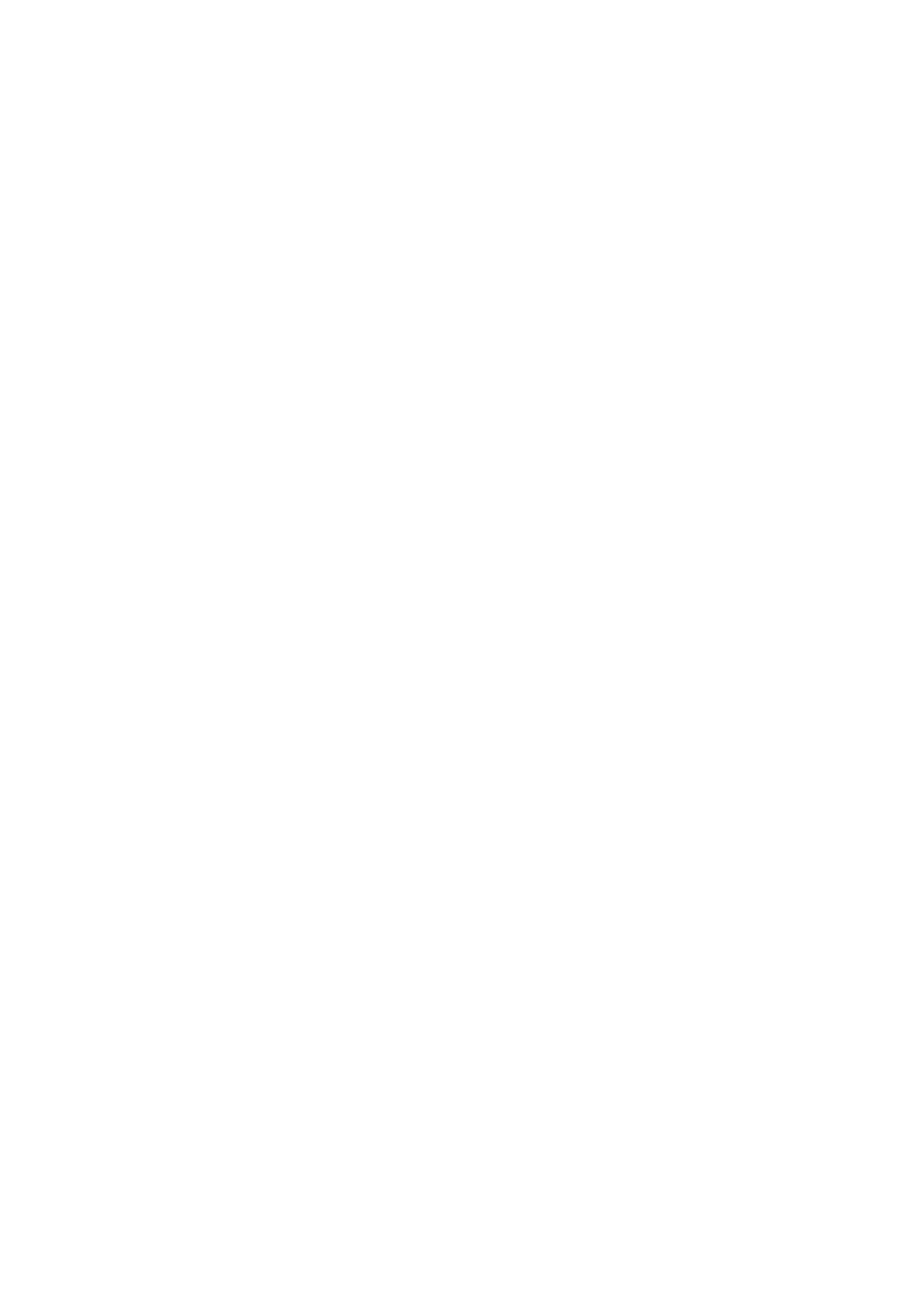*I certify that this PUBLIC BILL, which originated in the LEGISLATIVE COUNCIL, has finally passed the LEGISLATIVE COUNCIL and the LEGISLATIVE ASSEMBLY of NEW SOUTH WALES.*

*Legislative Council 2013* *Clerk of the Parliaments*



New South Wales

# **State Emergency and Rescue Management Amendment (Co-ordination and Notification of Rescues) Bill 2013**

Act No , 2013

An Act to amend the *State Emergency and Rescue Management Act 1989* to ensure that the NSW Police Force is responsible for the co-ordination of rescue operations and is notified of rescue incidents.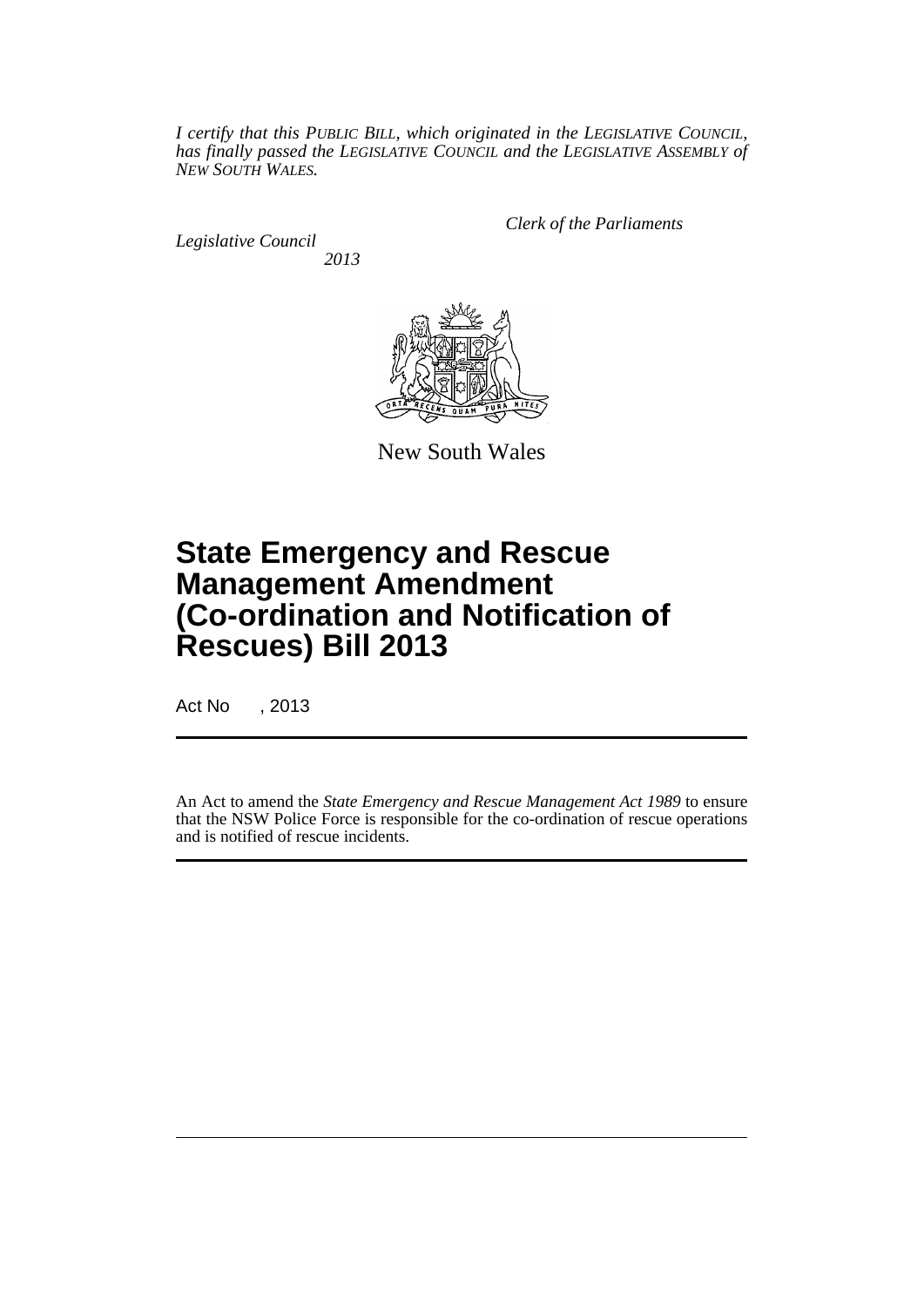#### State Emergency and Rescue Management Amendment (Co-ordination Clause 1 and Notification of Rescues) Bill 2013

## <span id="page-3-0"></span>**The Legislature of New South Wales enacts:**

## **1 Name of Act**

This Act is the *State Emergency and Rescue Management Amendment (Co-ordination and Notification of Rescues) Act 2013*.

## <span id="page-3-1"></span>**2 Commencement**

This Act commences on the date of assent to this Act.